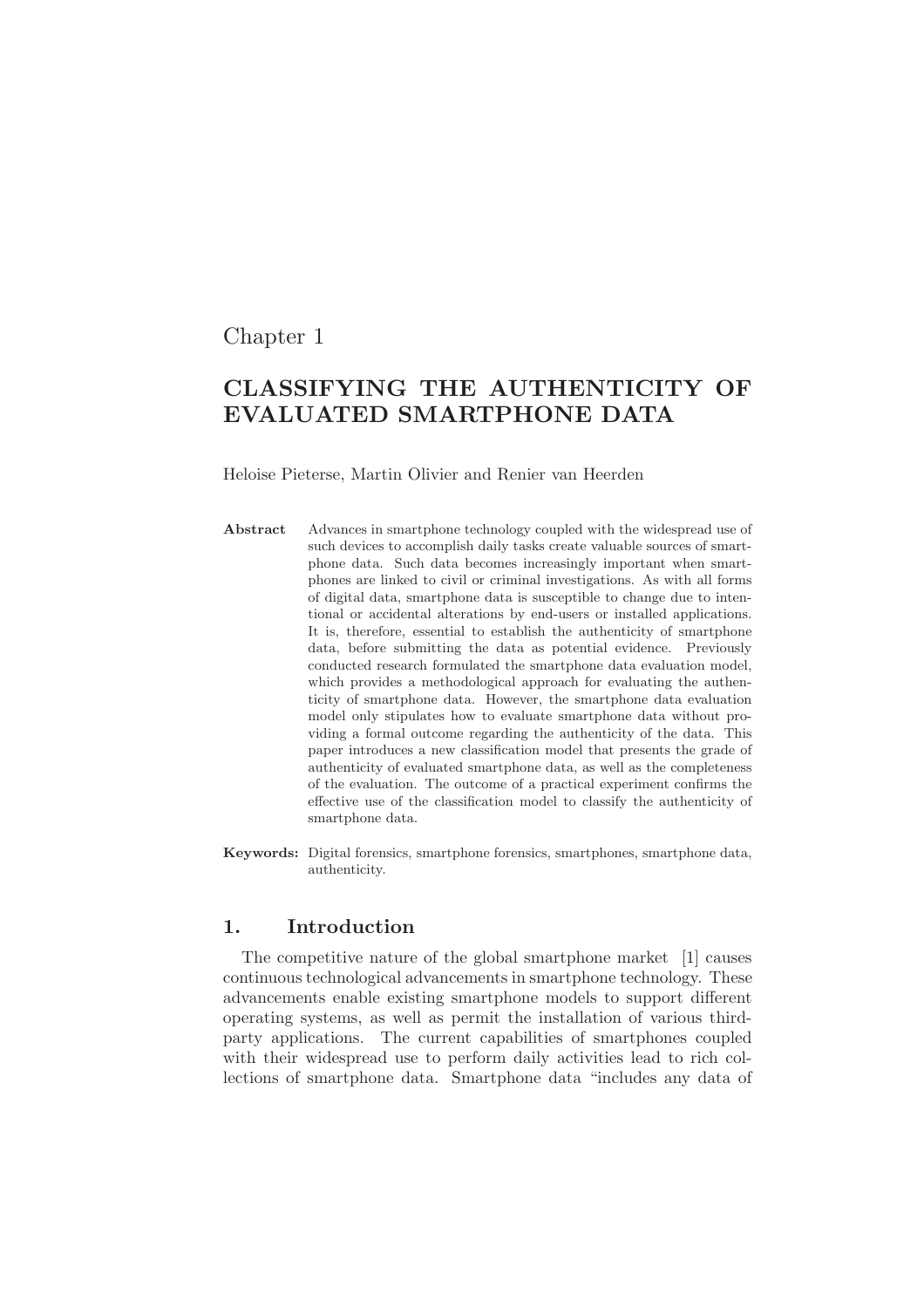probative value that is generated by an application or transferred to the smartphone by the end-user" [2]. Generally, smartphone data describes events that occurred on the smartphone and the associated timestamps support the chronological ordering of these events [3]. Therefore, such data becomes a valuable form of digital evidence, especially when linked to civil or criminal investigations.

Smartphone data is, however, susceptible to change [4]. Changes to smartphone data can occur due to the execution of incorrect or errorprone applications or deployed malware. Furthermore, end-users with malicious intent can alter smartphone data intentionally. Intentional changes to smartphone data are commonly referred to as anti-forensics, which is used to "compromise the availability or usefulness of evidence to the forensic process" [5] while several recent research studies [6, 7] have successfully demonstrated the manipulation, fabrication and alteration of smartphone data. Unknown or unexpected changes to existing smartphone data that remains undetected can cause misleading results when analysed. Therefore, it becomes essential for digital forensic professionals to detect such changes by establishing the authenticity of the smartphone data before formulating any conclusions [8]. Authenticity commonly refers to the preservation of data from the time it was first generated and the ability to prove that the integrity of the data has been maintained over time [9–12].

Establishing the authenticity of smartphone data necessitates a better understanding of the environment the smartphone operates in and the key components responsible for creating smartphone data. These components include the smartphone application responsible for creating the data, the operation of the smartphone by the end-user and the impact of the immediate surroundings. Previous research performed by Pieterse et al. [13] formally described authentic smartphone data and from the description deduced a collection of requirements to evaluate the authenticity of such data. These requirements were then used to construct the smartphone data evaluation model, which provides digital forensic professionals with a structured approach for evaluating the authenticity of smartphone data. However, the purpose of the smartphone data evaluation model is to offer guidance and stipulate how to evaluate smartphone data. The results produced by the smartphone data evaluation model excludes any formal classification of the authenticity of the evaluated data. Furthermore, existing classification scales for digital evidence, such as Casey's certainty scale or degrees of likelihood (almost definitely, most probably, probably, very possible or possibly) [9], focus more on the certainty of drawn conclusions. Following a more formal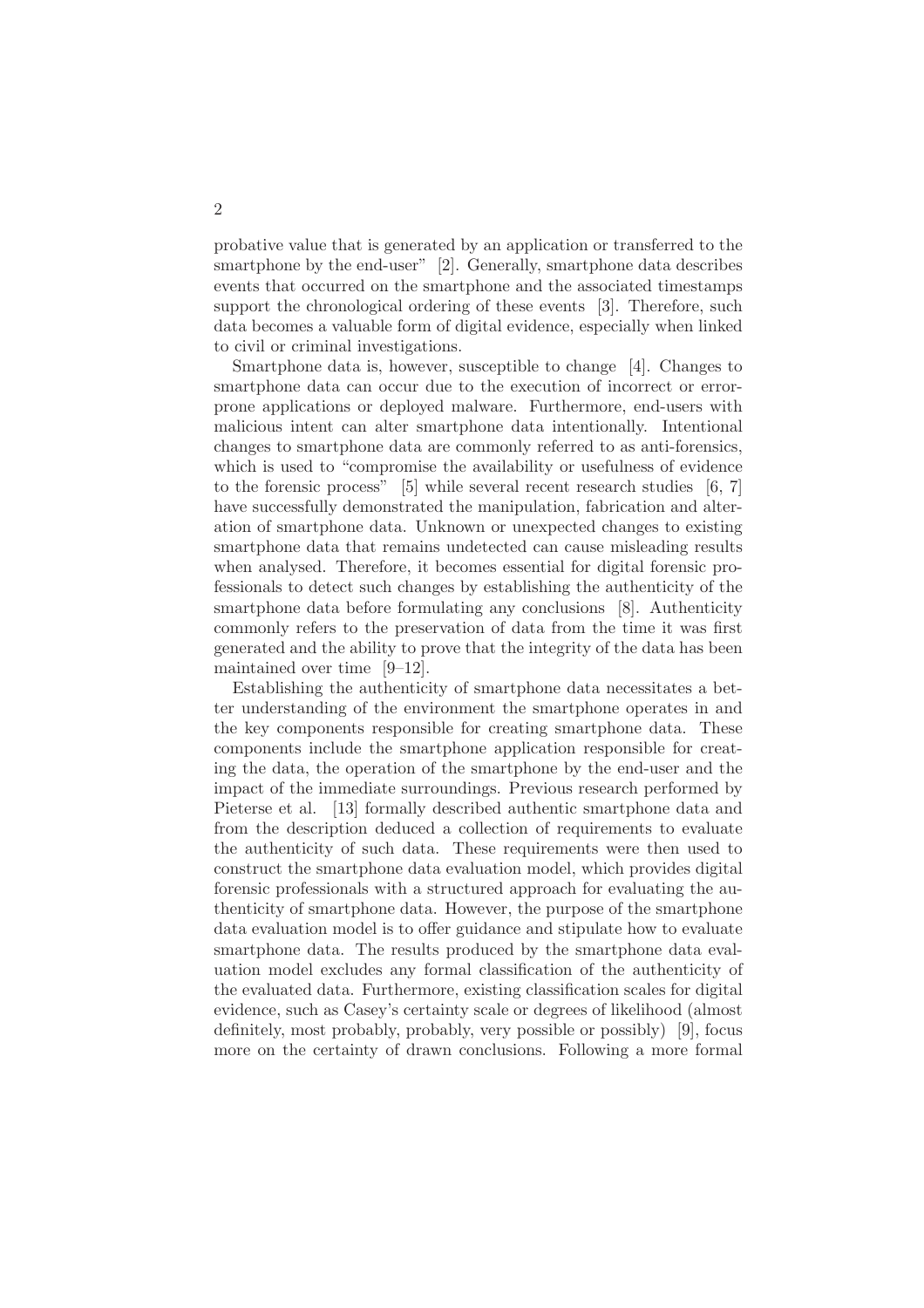and consistent methodology to classify the authenticity of smartphone data can add further support to the certainty of drawn conclusions.

This paper introduces a new classification model for smartphone data, constructed using the smartphone data evaluation model and the requirements available to evaluate the authenticity of such data. The classification model classifies evaluated smartphone data using an ordered pair of values. The first value represents the grade of authenticity while the second value describes the completeness of the evaluation. Collectively, the classification allows digital forensic professionals to present the authenticity of evaluated smartphone data with particular confidence. Conducting a practical experiment involving the manipulation of smartphone data on an iPhone 7 confirms the effective use of the classification model to classify the authenticity of the data.

The remainder of this paper is structured as follows. Section 2 discusses authentic smartphone data, the requirements to evaluate such data and the previously designed smartphone data evaluation model. The focus of Section 3 is on the newly formulated classification model while Section 4 presents the Smartphone Application Data Authenticity Classifier (SADAC), a software application designed to simplify the evaluation and classification of smartphone data. The paper closes with final discussions and conclusions summarised in Section 5.

#### 2. Background

Detailed analysis of smartphone data offers contextual information about the end-user, as well as the activities performed using the smartphone. Therefore, such data can be valuable digital evidence should the smartphone form part of civil or criminal investigations. The authenticity of smartphone data becomes of great importance to ensure digital forensic professionals draw correct and accurate conclusions from the data. Formulating correct conclusions requires digital forensic professionals to be able to review smartphone data and evaluate the authenticity of such data. The smartphone data evaluation model introduced by Pieterse et al. [13] offers a methodological approach to evaluate smartphone data.

This section briefly reviews the formal definition of authentic smartphone data, the requirements to identify such data, as well as the smartphone data evaluation model.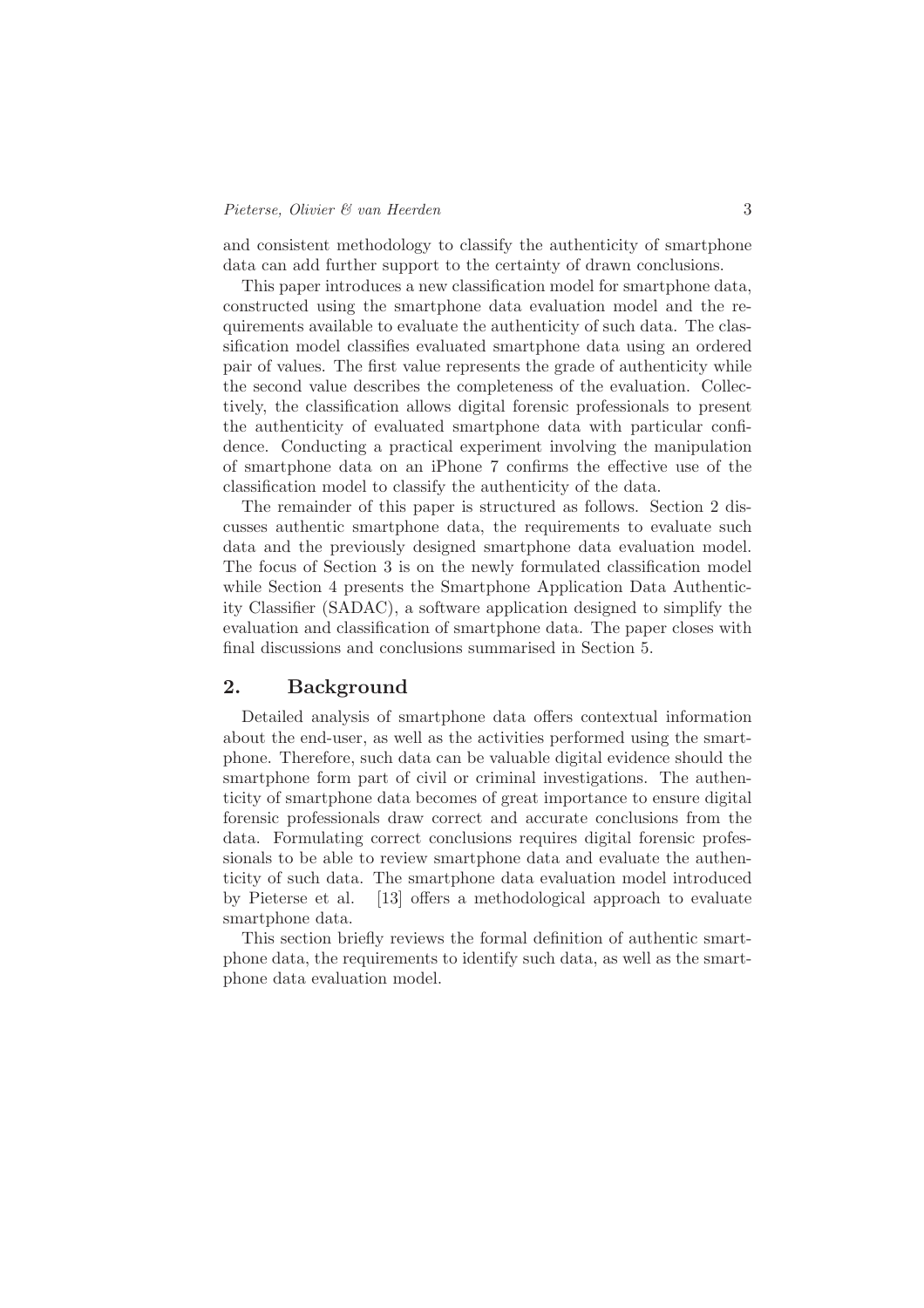## 2.1 Authentic Smartphone Data

Smartphones operate in an interconnected environment that involves several components responsible for the creation of smartphone data. These components are:

- End-user's interaction with and operation of the smartphone (Enduser Behaviour).
- The current working and operational state of the smartphone (Smartphone Operational State).
- The behaviour and execution of installed applications (Smartphone Application Behaviour).
- The role of the mobile network as a delivery platform (External Environment).

Authentic smartphone data requires these four components to consistently operate as expected and remain unaffected. The importance of these components causes them to form critical pillars in maintaining the authenticity of smartphone data. Any affected component that operates irregularly directly impacts the authenticity of the smartphone data since an opportunity existed for the data to change. Digital forensic professionals must be able to evaluate these components to establish the authenticity of smartphone data.

# 2.2 Requirements for Authentic Smartphone Data

Confirming the four components operates as expected is possible by forming a collection of requirements. The requirements capture the expected operational behaviour of each component, allowing digital forensic professionals to assess the components. The outcomes produced by the requirements offer digital forensic professionals insight into the authenticity of the smartphone data.

A first attempt to identify requirements for evaluating smartphone data was performed by Pieterse et al. [2]. The authors presented seven theories of normality that captured the normal or expected behaviour of smartphone applications. Subsequent research [13] further extended the previously identified theories of normality by including additional requirements to also measure the operation of the smartphone and the impact of the environment external to the smartphone. The remainder of this section briefly describes the final requirements identified for authentic smartphone data.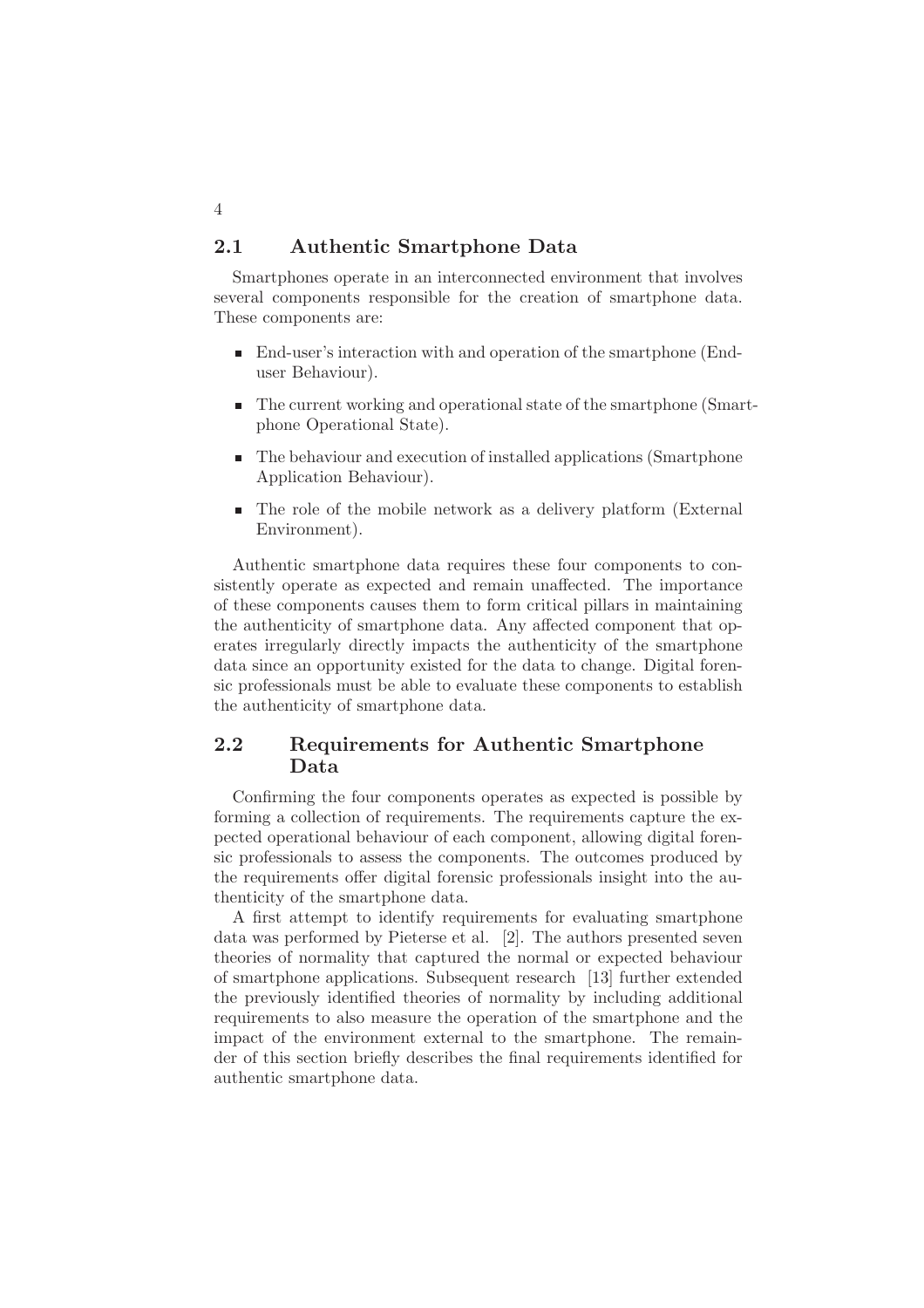The first component encapsulates the end-user and their use of the smartphone. Therefore, the requirements evaluate the expected operation of the smartphone and installed applications as operated by the end-user. The requirements belonging to the first component are (1.1) the assessment of smartphone application usage, (1.2) the operation of the smartphone with regards to rebooting and (1.3) eliminating the presence of anti-forensic applications.

The second component assesses the operational state of smartphones, which reflects changes made to the smartphone by the end-user. The focus of the requirements for this component is to evaluate (2.1) the smartphone state (whether the smartphone is rooted or jailbroken) and the (2.2) presence of known critical files. Critical files include any file that the digital forensic professional requires to establish the authenticity of the smartphone data.

The third component reviews the behaviour of installed smartphone applications. Assessing smartphone application behaviour requires digital forensic professionals to confirm that (3.1) internally stored data corresponds to user interface displayed data since data shown via the user interface can be cache data. The structure (i.e. database) responsible for storing persistent data must (3.2) follow a consistent pattern to store the data (records correctly ordered when listed using auto-incremented primary key and a date or timestamp fields). In addition, (3.3) changes to the file structure (file sizes) must occur consistently. An example of such change is SQLite databases that append new records in the Write-Ahead Log (WAL) file, causing an increase in the file size. Finally, (3.4) the ownership and file permissions assigned to the file structure must remain unchanged and constant.

The final component evaluates the environment external to the enduser and the associated smartphone. The external environment includes the smartphone data collected by other smartphones that directly communicated with the smartphone under investigation, as well as the records collected by the mobile network operator(s). Therefore, the requirements for this component focus on (4.1) confirming the persistent smartphone data stored on two or more smartphones corresponds by viewing the stored data, as well as (4.2) to the records collected by the mobile network operator(s).

Collectively, all of the presented requirements provide a comprehensive review of the smartphone data, as well as the components responsible for creating the data. The outcomes produced by the requirements not only describe the authenticity but also confirm whether opportunities existed for the data to be changed. However, the requirements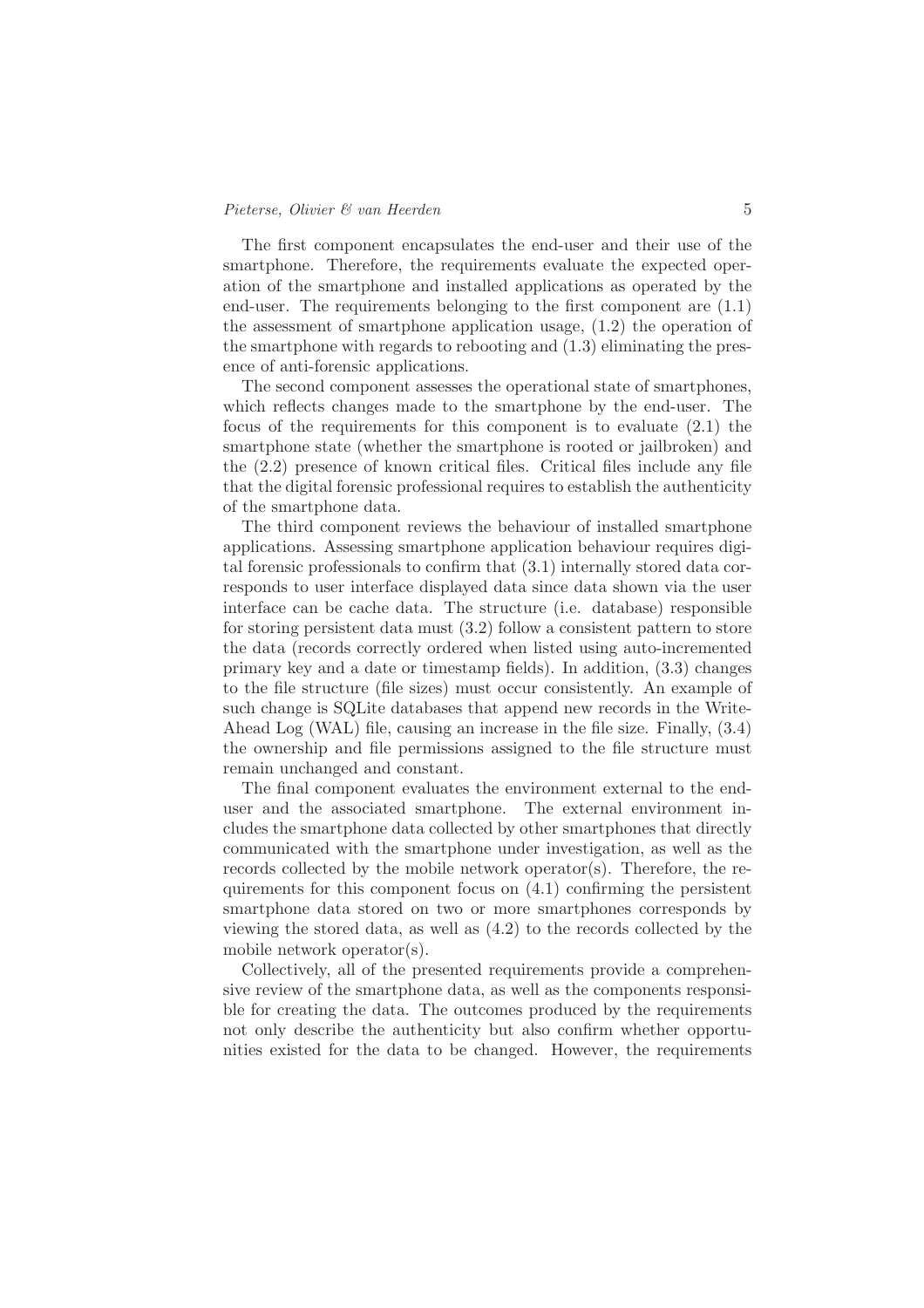

*Figure 1.* Pre-evaluation phase.

need formal arrangement and order to ensure optimal utilisation of the requirements by digital forensic professionals.

# 2.3 Smartphone Data Evaluation Model

The requirements identified equips digital forensic professionals with the necessary tools to evaluate smartphone data. There is, however, no structure or order to these requirements, which can impact their practical use when reviewing smartphone data. The smartphone data evaluation model structures the requirements and provides digital forensic professionals with a step-by-step guide for evaluating and reviewing smartphone data. The model consists of three phases: (i) pre-evaluation phase, (ii) smartphone evaluation phase and (iii) documentation phase.

The initial phase of the smartphone data evaluation model instructs digital forensic professionals to inspect the smartphone. Figure 1 presents the steps of the pre-evaluation phase. The results produced by the preevaluation phase describe the accessibility (locked or unlocked) and the current state (rooted or jailbroken) of the smartphone, as well as the most appropriate acquisition (logical or physical) technique to acquire the data. Logical acquisition retrieves a bit-by-bit copy of the logical file allocation storage area (file system partition), which includes directories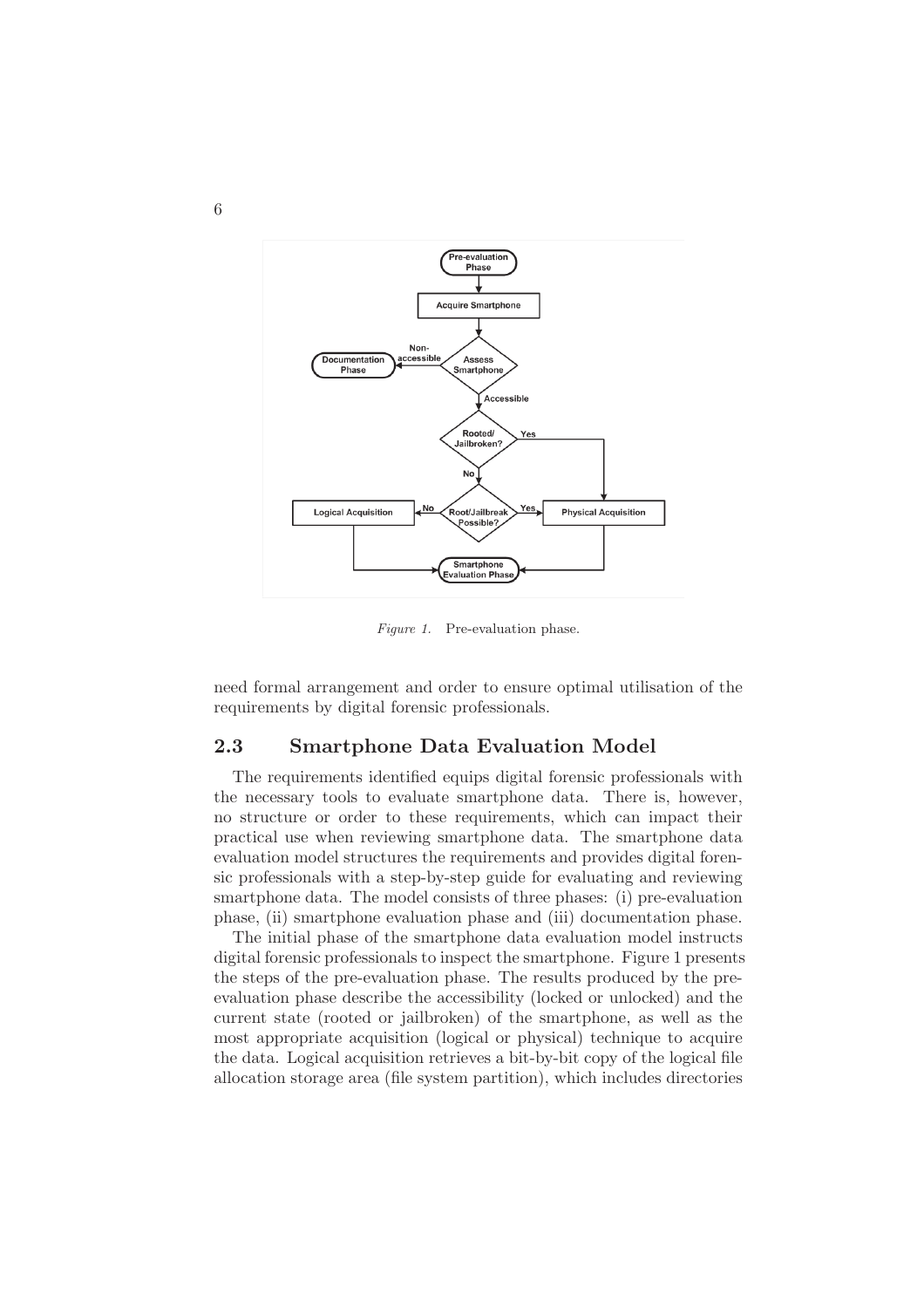

*Figure 2.* Smartphone evaluation phase.

and various file types [14, 15]. Physical acquisition obtains a bit-bybit copy of the entire physical store (raw disk image) that also includes previously deleted or lost data [14, 15].

Following the pre-evaluation phase is the smartphone evaluation phase, which utilises the requirements identified in Section 2.2 to review the acquired smartphone data. Figure 2 illustrates the individual components of the smartphone evaluation phase, structured according to the components identified in Section 2.1. The first step of the smartphone evaluation phase instructs the digital forensic professional to select a single smartphone application to evaluate, which must reside on the smartphone. Once selected, the digital forensic professional must interpret and evaluate the collected smartphone data against the requirements of each component. The outcome of the smartphone evaluation phase is a collection of results that offers guidance to the digital forensic professional with regards to the authenticity of the evaluated smartphone data.

The documentation phase is the final phase of the smartphone data evaluation model, which collects and aggregates all the results produced during the previous phase. The collected results permit digital forensic professionals to make informed and well-weighted decisions regarding the evaluated smartphone data.

#### 3. Classification Model

The smartphone data evaluation model, as described in the previous section, only stipulates how smartphone data must be evaluated without providing an outcome regarding the authenticity of the data. Further assistance can be provided to digital forensic professionals by formulat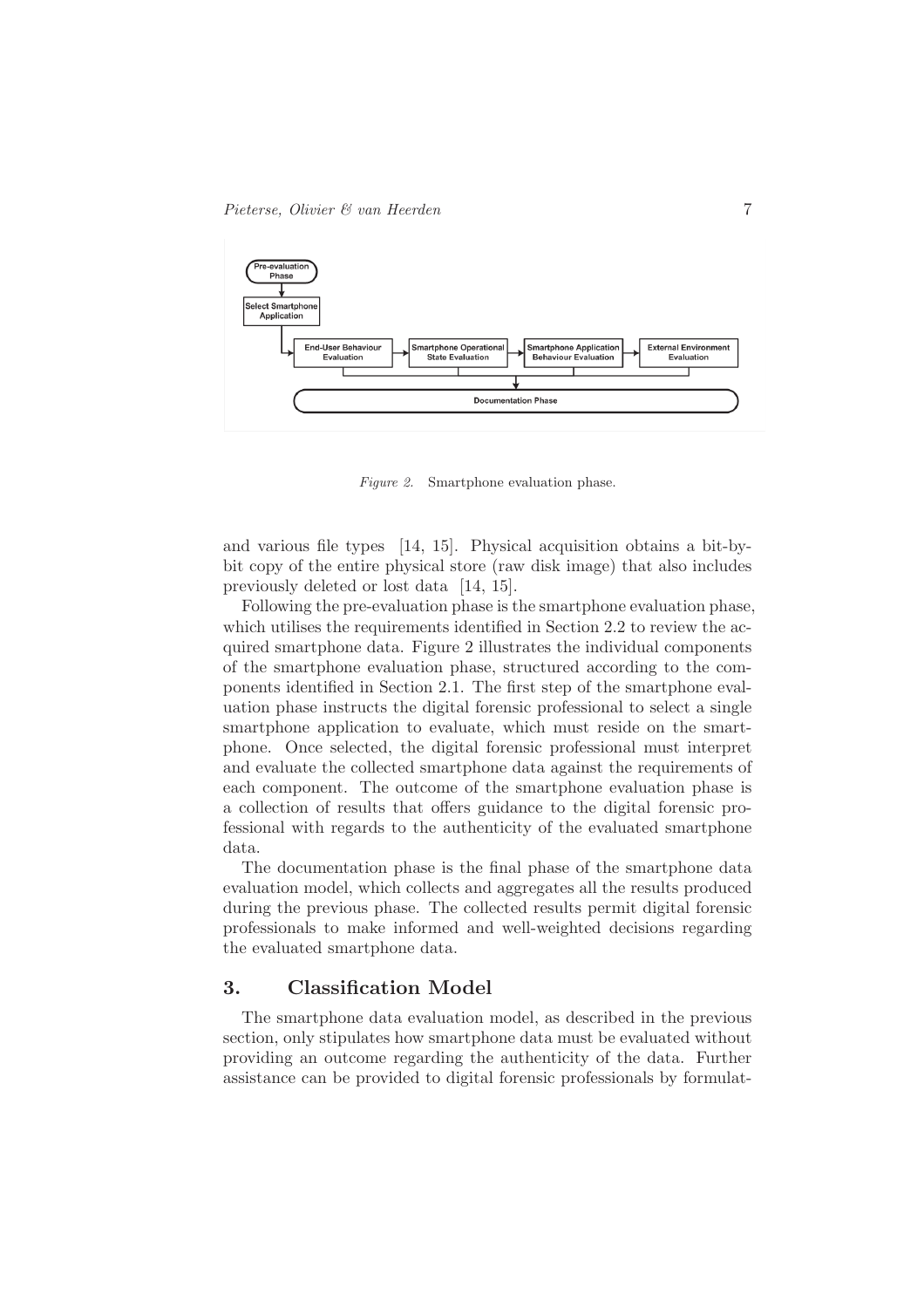ing a classification model that classifies the authenticity of the evaluated smartphone data. Collectively, the requirements and smartphone data evaluation model presented in Section 2 provide the necessary foundation for establishing a classification model for smartphone data. The purpose of the classification model is to classify the authenticity of applicationgenerated smartphone data residing on the smartphone. The output of the model is an authenticity classification that is an ordered pair of values describing the grade of authenticity and the completeness of the evaluation. The following sections describes the categorisation of the requirements, the calculation and representation of the authenticity score, measuring the of completeness of the evaluation, as well as visualising the final authenticity classification.

#### 3.1 Categorisation of the Requirements

It is necessary to formulate a detailed mathematical equation that produces dependable results to consistently classify the authenticity of evaluated smartphone data. The basis of this mathematical equation is the requirements and smartphone data evaluation model presented in Section ??. In total, eleven requirements were identified, and evaluation of each requirement occurs using one or more assessment points. The outcome of each assessment point is a ternary result [yes/no/absent]. A positive result [yes] confirms the requirement is met while a negative result [no] indicates the evaluated data contradicts the requirement. Should the data be unavailable or insufficient to evaluated the assessment point, an absent [absent] result is produced.

The impact of each result produced by the assessment points is, however, not equal since each assessment point evaluates different aspects of the authenticity of smartphone data. The categorisation of the assessment points into appropriate classes with a distinct focus will provide a more accurate evaluation of the authenticity. Stemming from the definition of authenticity, which describes data that preserves the same identify it had when first created and can be proven to have maintained its integrity over time, are two distinct classes. The first class  $(A)$  contains assessment points that confirm no opportunity existed to change the smartphone data. The second class  $(B)$  collects assessment points that evaluate the consistency of the various components responsible for creating the smartphone data, as well as the data itself. The purpose of class  $B$  assessment points is to evaluate the smartphone, the smartphone application and the application's associated data. Therefore, it is necessary to further categorise class  $B$  assessment points into the following subclasses: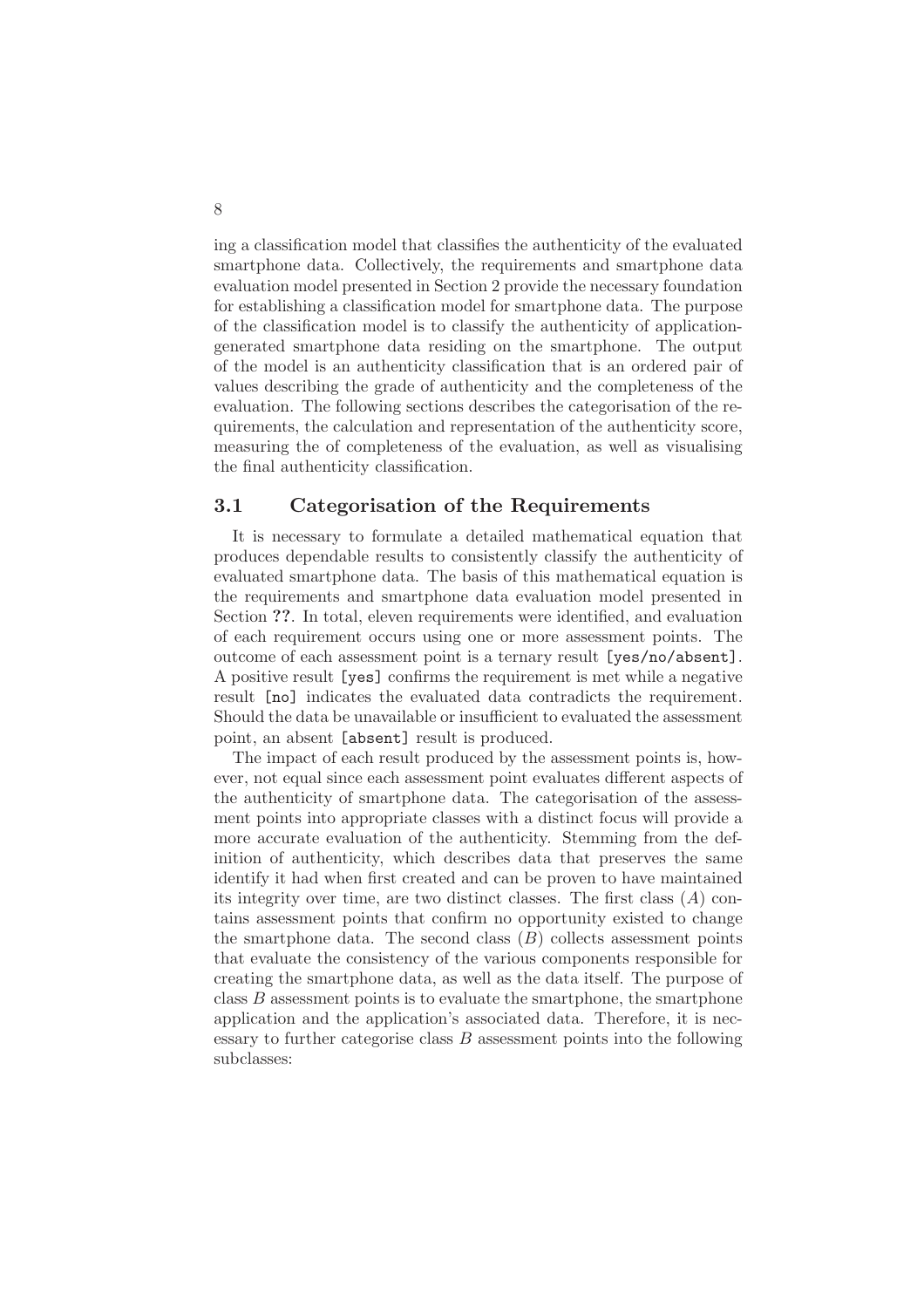

*Figure 3.* Categorisation of assessment points

- **Subclass 1 (B.1):** assessment points only evaluate the application's data.
- **Subclass 2 (B.2):** assessment points evaluate the behaviour of the application and the file structure used to store the data.
- **Subclass 3 (B.3):** assessment points evaluate the state of the smartphone.

Figure 3 categorise the available assessment points according to the classes established and the core components containing the requirements for authentic smartphone data. The categorisation of the assessment points according to classes A and B allows for a weighted calculation of the authenticity score.

#### 3.2 Authenticity Score

Calculation of the authenticity score follows a weighted approach since the outcome of each assessment point impacts the authenticity of the smartphone data differently. The weighted calculation of the authenticity score relies, therefore, on the assignment of appropriate weights to each class. The weight assigned to each class reflects the impact the evaluated assessment point will have on the final authenticity score.

The previous section identified two distinct classes for assessment point categorisation. Since class A contains approximately 15% of the available assessment points (see Figure 3), a weight of 0.15 is assigned to the class. The weight assigned to class  $B$  is the remainder, which is 0.85 and represents a larger collection of assessment points. However, the assigned weight of class  $B$  must be further subdivided in order to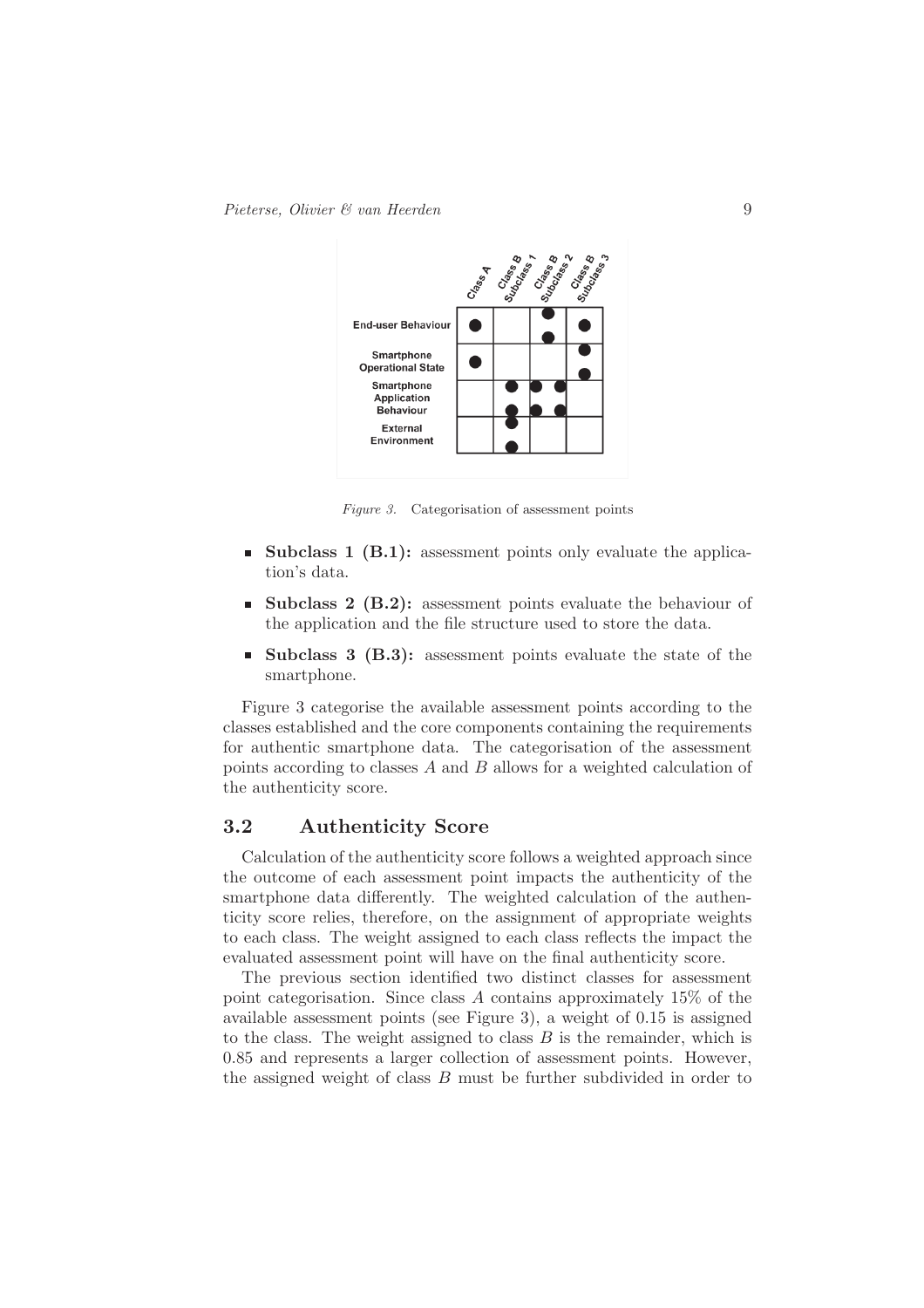*Table 1.* Weight assignments of classes.

|      | $Class A$ $Class B.1$ $Class B.2$ $Class B.3$ |      |      |
|------|-----------------------------------------------|------|------|
| 0.15 | 0.425                                         | 0.28 | 0.14 |

assign an appropriate weight for each individual subclass. The focus of subclass 1 assessment points is strictly aimed at the evaluation of the data of the smartphone application and the produced results will, therefore, have a significant influence the outcome of the authenticity score. The importance of the results produced by these assessment points necessitates a larger weight to be assigned to subclass 1. The mean of the weight originally attributed to class  $B$  is assigned as the weight of subclass 1. Assessment points belonging to subclass 2 focus on evaluating the behaviour of the smartphone application but excludes the application's data. The results produced by evaluating the behaviour of the smartphone application has a lesser influence on the calculated authenticity than the evaluation of the data. Assigned as the weight of subclass 2 is the mean of two-thirds of the original weight attributed to class B. Finally, assessment points of subclass 3 focus only on the smartphone. Since these assessment points do not directly address the smartphone application or related data, the produced results will have a minimal impact on the authenticity score. Therefore, subclass 3 receives a weight that is the mean of one-third of the original class B weight. Table 1 presents the weight for each class  $(w<sub>c</sub>)$ , where c represents the class identifier.

Calculation of the score for class  $A$  occurs using equation 1. The assessment points evaluated per class produce a collection of positive or negative results. However, the acquisition technique followed to acquire the data (see Section 2.3) can impact the ability to assess all available assessment points. Therefore, the collection of positive  $(p \circ s_c)$  results are divided by the number of assessment points evaluated per class  $(n_c)$ , which is then weighed using the assigned weight  $(w<sub>c</sub>)$  as shown in Table 1. The score for class B is calculated using equation 2 and is the sum of the individual scores of the subclasses. Equation 3 calculates the final authenticity score  $(A_s)$ , which is the sum of the scores calculated for classes A and B.

$$
S_A = w_c \frac{pos_c}{n_c} \tag{1}
$$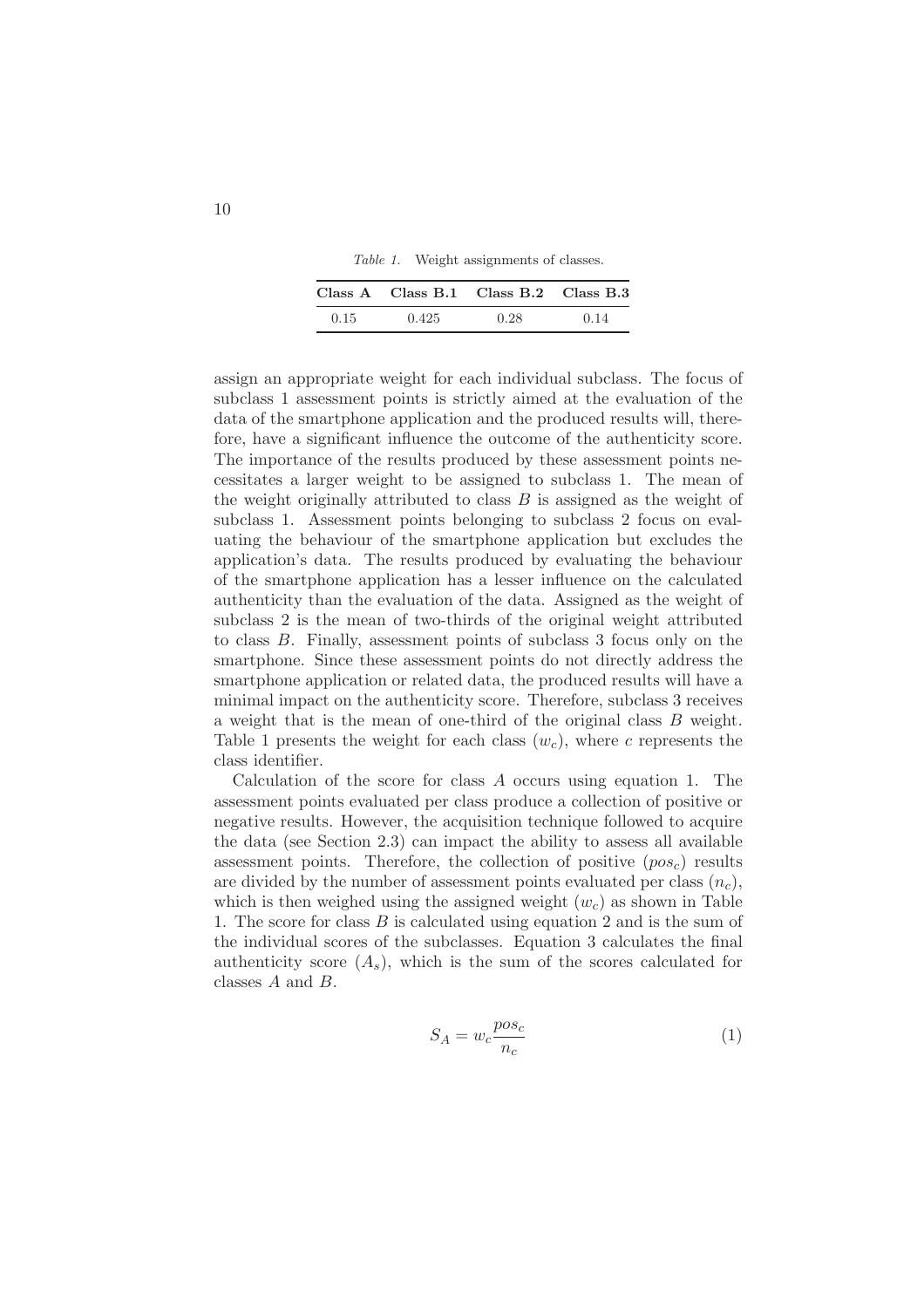*Pieterse, Olivier & van Heerden* 11

$$
S_B = \sum_{c=1}^{3} w_c \frac{pos_c}{n_c} \tag{2}
$$

$$
A_s = \sum_{c=A}^{B} S_c \tag{3}
$$

Currently, the presented authenticity score is merely a percentage and lacks context or description. It is necessary to further describe the authenticity score by assigning an appropriate grade.

#### 3.3 Authentic Grading Scale

The authenticity score, produced by the mathematical equations introduced during the previous section, presents the authenticity of the evaluated smartphone data as a percentage. The percentage, alone, is inadequate and requires further description and categorisation to better reflect the classified authenticity of the smartphone data. The categorisation of the authenticity score requires additional interpretation of the evaluated assessment points and all possible outcomes. Both the number of assessment points evaluated and the possible outcomes factor significantly into the categorisation of the authenticity score. Therefore, it is first necessary to confirm the assessment points evaluated and calculate all possible outcomes relating to the evaluation of these assessment points. The result is a collection of outcomes that follows a bell shaped curve or normal distribution. The normal distribution presents two clusters of potential outcomes. The first cluster (below the mean of the normal distribution) present the outcomes of evaluated assessment points that mostly produced negative results. It is possible to further group these outcomes as follows:

- Outcomes of evaluated assessment points is negative (authenticity unsatisfactory).
- Outcomes of assessment points produced more negative results that outweighed the positive results (authenticity low).

The second cluster of outcomes (above the mean of the normal distribution) represent the opposite where the outcomes of the evaluated assessment points mostly produced positive results. It is also possible to further group these outcomes as follows:

■ Outcomes of assessment points produced more positive results that outweighed the negative results (authenticity moderate).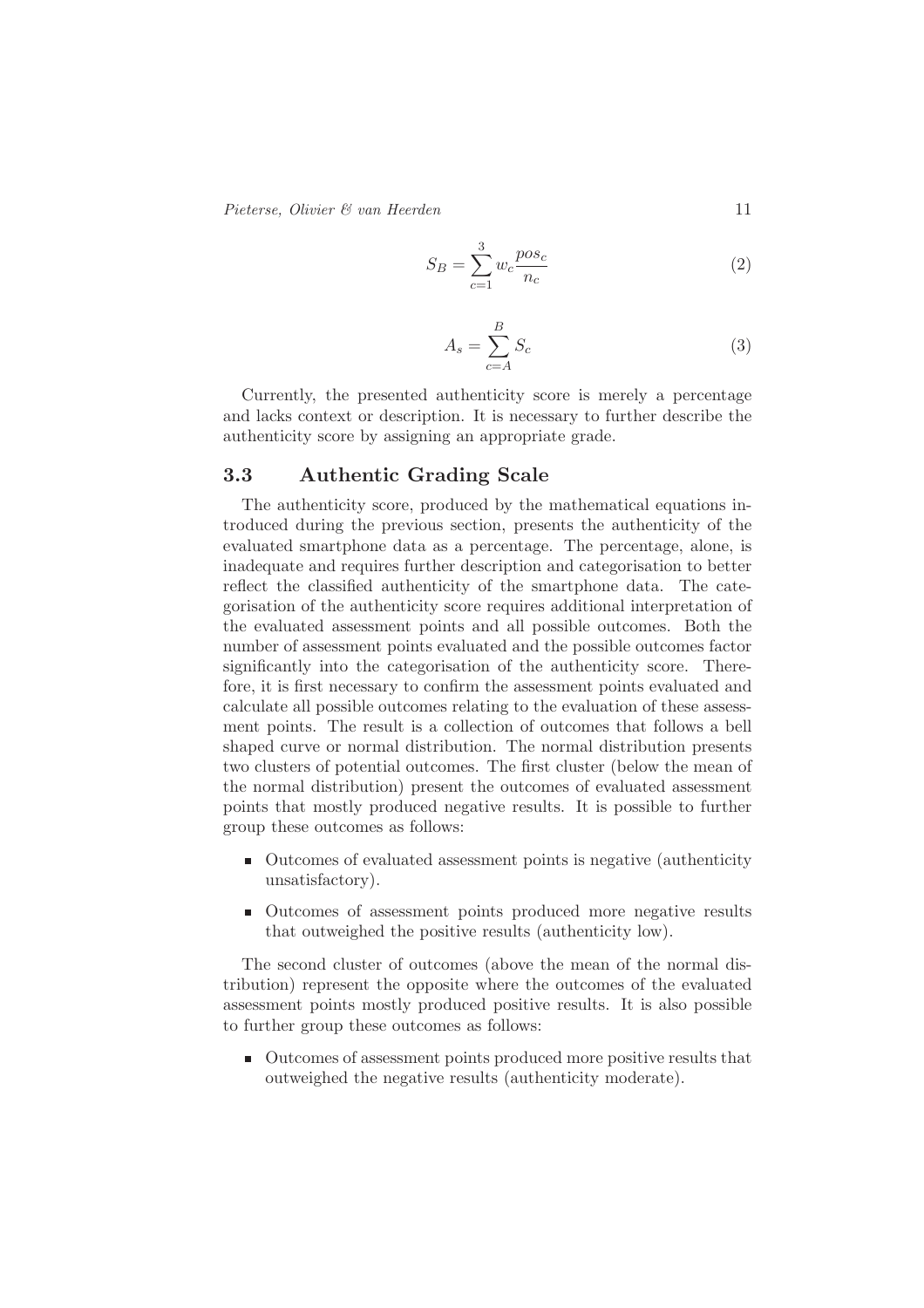*Table 2.* Authentic grading scale for evaluated smartphone data.

| Grade          | Description                                               |  |
|----------------|-----------------------------------------------------------|--|
| Unsatisfactory | Fails to meet most of the requirements.                   |  |
| Low            | Meets some of the requirements.                           |  |
| Moderate       | Mostly meets requirements captured in subclasses 2 and 3. |  |
| High           | Mostly meets requirements captured in subclasses 1 and 2. |  |

Outcomes of evaluated assessment points is positive (authenticity high).

The classification model, therefore, presents four distinct grades that can be used to construct the authentic grading scale (see Table 2). To assign a grade to the final authenticity score, it necessary to divide the normal distribution of all outcomes into quartiles. The lower quartile distinguishes between the unsatisfactory and low authentic grading, the middle quartile separates the low and moderate authentic grading and the upper quartile distinguishes the high authentic grading from the moderate authentic grading.

The quartiles make it is possible to construct the authentic grading scale that provides context and better describes the classified authenticity. The quartile values provide the boundaries between the distinct grades of authenticity. The authenticity score is then plotted on the scale to determine the authentic grading of the evaluated smartphone data. This constant and formal measurement of smartphone data ensures that digital forensic professionals can conclusively establish the authenticity of smartphone data and also easily comprehend the grade of authenticity among one another.

#### 3.4 Completeness

The calculation of the authenticity score and the construction of the authentic grading scale directly depends on the collection of assessment points evaluated. Influencing the availability of these assessment points is the acquisition technique used to acquire the smartphone data. The completeness score  $(C_S)$  represents the relationship between the evaluated and all of the available assessment points per component (see Figure 3) and is established using equation 4. The completeness score allows digital forensic professionals to present the authenticity score of the evaluated smartphone data with certain confidence. Therefore, the calculated completeness score compliments the authenticity grading.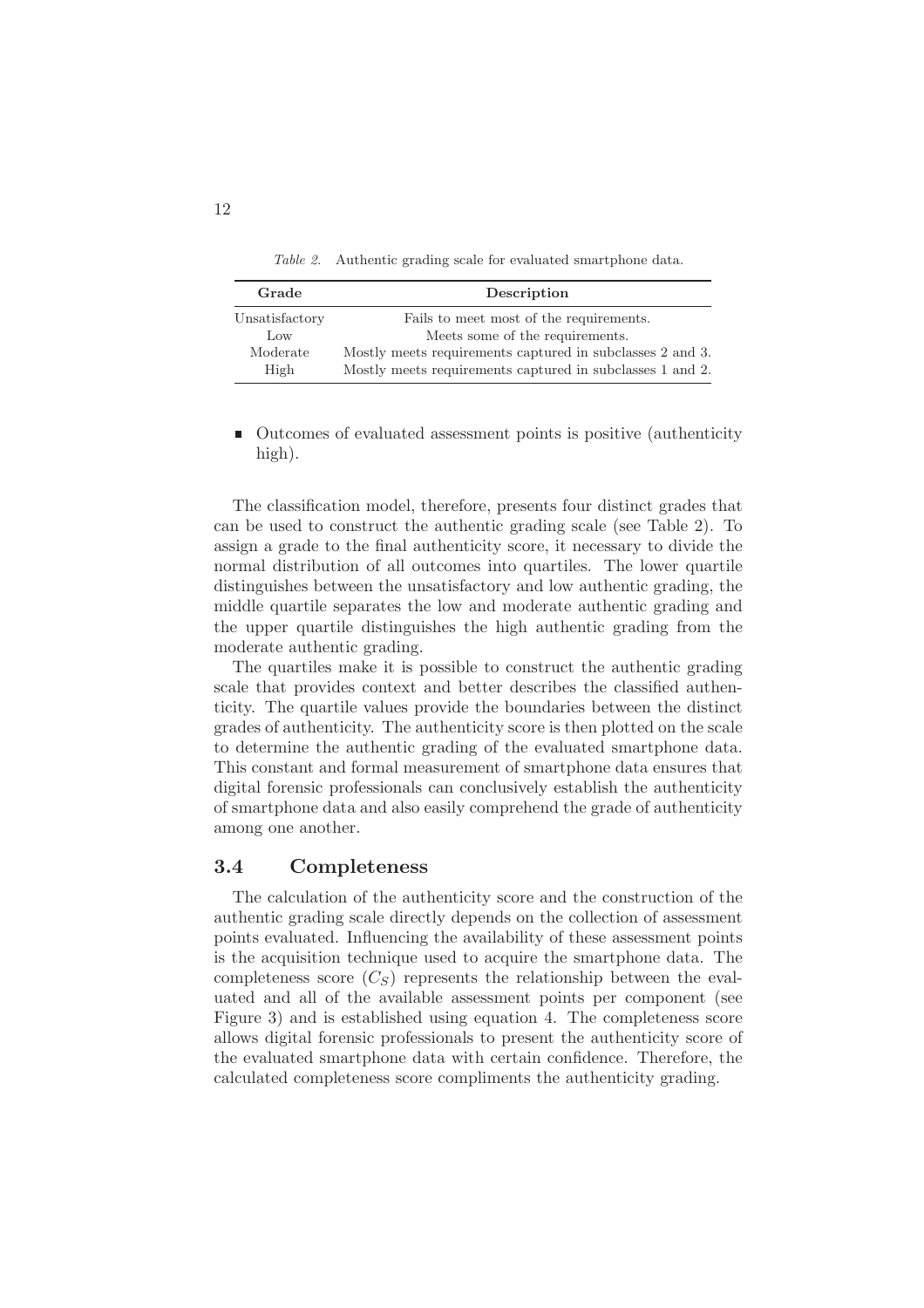*Pieterse, Olivier & van Heerden* 13

$$
C_s = \sum_{i=1}^{4} \left(\frac{a_i}{t_i}\right) (0.25)
$$
\n<sup>(4)</sup>

For each component (see Section 2.1), the evaluated assessment points  $(a_i)$  are counted and divided by the total assessment points  $(t_i)$  available for that component. The final completeness score is a weighted score calculated using 25% weight measurement per component. The weighted score ensures equal importance among the components. A more substantial collection of assessment points evaluated presents a more thorough and complete classification of the authenticity of the smartphone data. The availability of fewer assessment points highlights a more partial evaluation of the smartphone data, lowering the confidence associated with the classification of the authenticity of the smartphone data.

#### 3.5 Authenticity Classification

The calculated authenticity  $(A<sub>S</sub>)$  and completeness  $(C<sub>S</sub>)$  scores are the key results produced by the classification model. These scores form an ordered pair of values that represents the final authenticity classification  $(A_C)$  of the evaluated smartphone data (see Equation 5).

$$
A_C = \langle A_S; C_S \rangle \tag{5}
$$

Visual representation of the final authenticity classification occurs using the authenticity classification graph shown in Figure 4. The authenticity classification graph follows a two-dimensional structure to depict both the grade of authenticity and the completeness of the evaluation. The x-axis represents the authentic grading scale, and the vertical lines divide the available space into four quartiles to portray the four grades of authenticity. The y-axis represents the completeness scale, and the single horizontal line distinguishes between higher and lower confidence of classification. Finally, the drawn square illustrates and confirms the authenticity classification of the evaluated smartphone data.

## 4. Smartphone Application Data Authenticity Classifier (SADAC)

SADAC is a proof of concept digital forensic tool that automates the mathematical equations provided by the classification model. Although digital forensic professionals can manually complete the provided equations, human error can impact the final classification of the authenticity. The remainder of this section focuses on the functional requirements and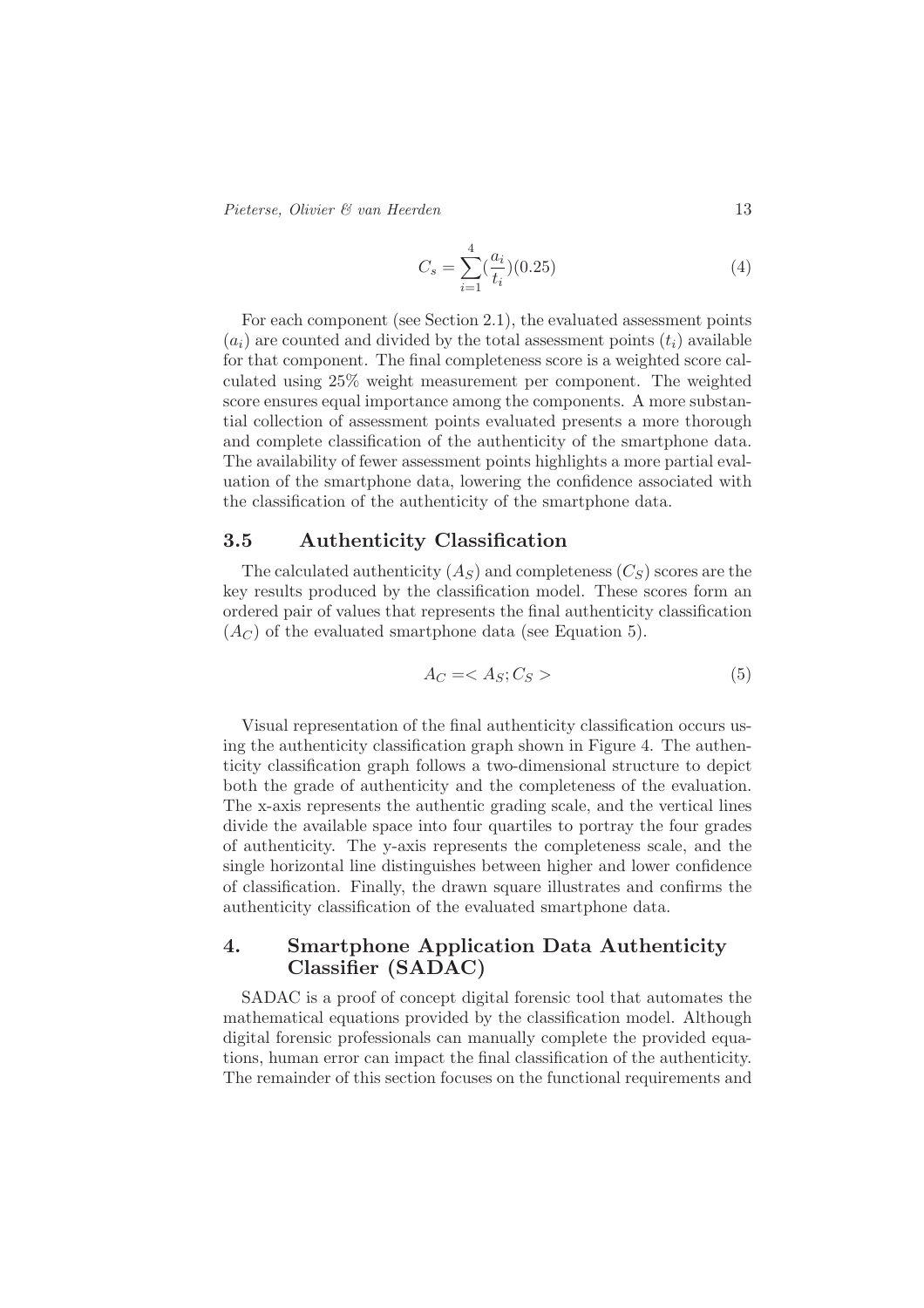

*Figure 4.* Authenticity classification graph.

interface design of the SADAC tool, as well as a practical experiment involving manipulated smartphone data.

#### 4.1 Tool

The purpose of the SADAC tool is to accurately calculate and present the authenticity classification of the evaluated smartphone data. Therefore, the primary objective of the SADAC tool is to quicken, simplify and ensure the accuracy of the calculated authenticity classification. The SADAC tool supports the evaluation of all assessment points of all requirements and collects the outcome of each assessment point's ternary result [yes/no/absent]. Collectively, these results are then used to calculate the authenticity and completeness scores using the provided equations.

Figure 5 captures the structural ordering and layout of the SADAC user interface. The central viewing area of the SADAC tool consists of functional tabs, three interactive buttons and a canvas to draw the authenticity classification graph. Each tab represents a component of authentic smartphone data and captures all assessment points belonging to the requirements for each component. Representation of the ternary result [yes/no/absent] for each assessment point is achieved using radio buttons, which enforces the selection of only a single option. The "Calculate" button collects the results of all evaluated assessment points and computes the authenticity classification using the provided equations.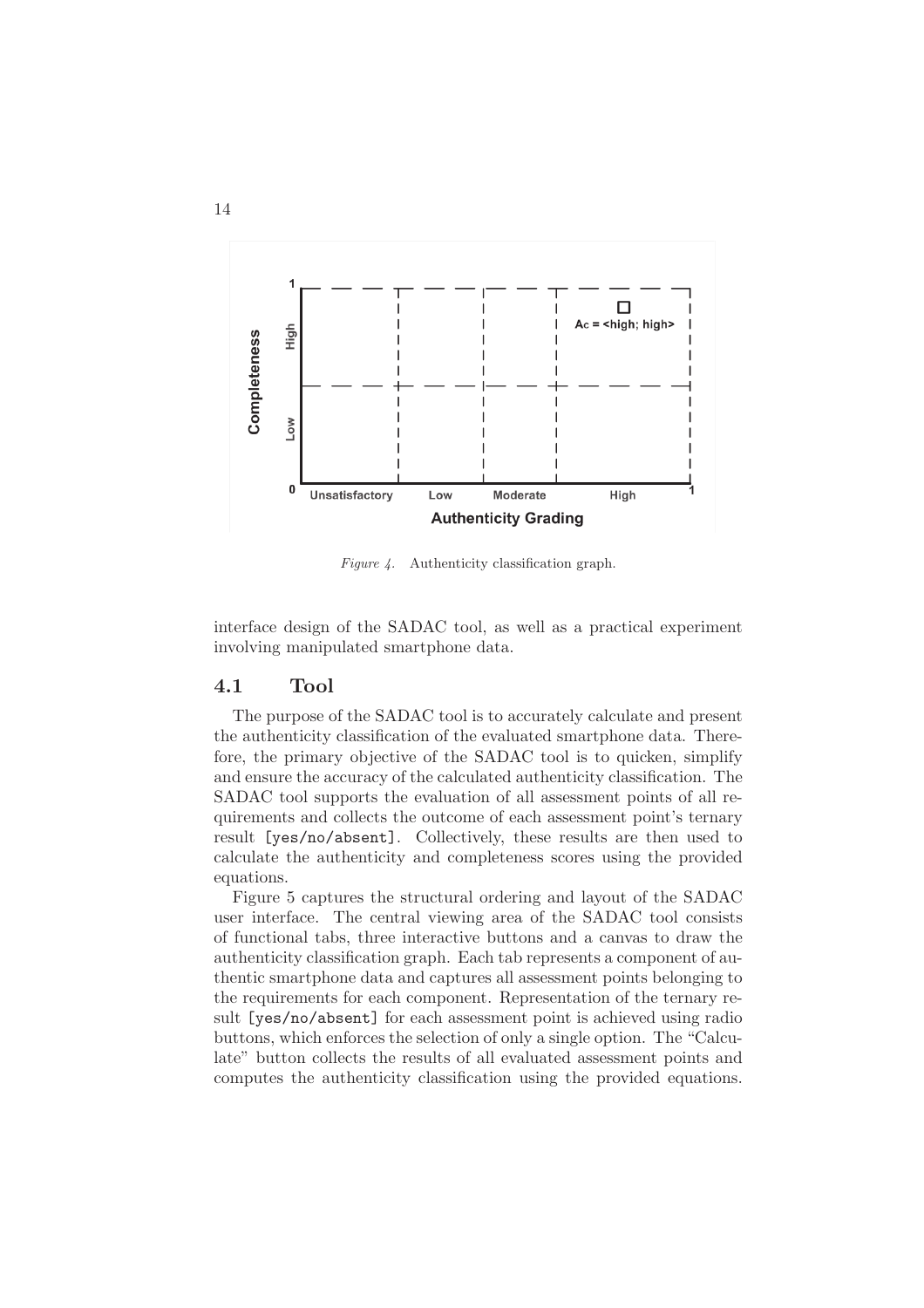

*Figure 5.* SADAC interface design.

The authenticity is presented using the authenticity classification graph in the canvas panel below the buttons.

The simple and minimalistic design of the user interface for the SADAC tool allows for easy comprehension and effective operation of the available functions. It is only necessary for digital forensic professionals to provide the SADAC tool with the required input as the remainder of the process is entirely automated. It is, however, important to note that the SADAC tool is developed to compliment existing digital forensic toolkits.

## 4.2 Practical Experiment

The newly introduced classification model and developed SADAC tool allow for quick and efficient evaluation of the authenticity of smartphone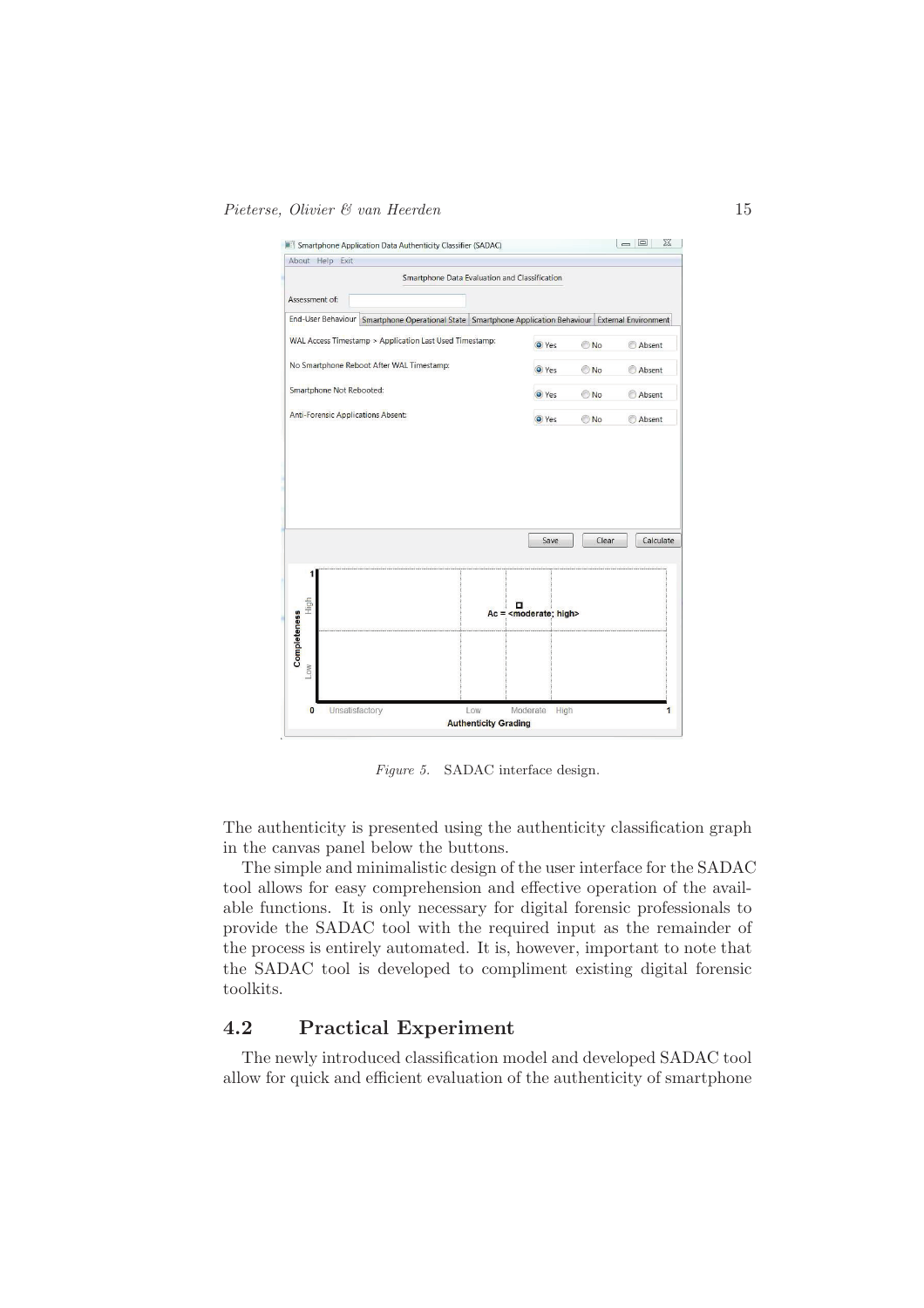data. It is possible to further validate the classification model by conducting a practical experiment. The experiment relies on the generic process for smartphone data manipulation [7] that describes the stages to follow to alter smartphone data. The four stages for smartphone data manipulation are as follows:

- **Phase 1:** ensures the selected smartphone is accessible by confirming the smartphone is either rooted (Android) or jailbroken  $(iOS)$ .
- **Phase 2:** requires the selection of the application and identifying the location of the file(s), such as a SQLite database, storing the smartphone data.
- **Phase 3:** identify the most appropriate approach to access the smartphone data: Direct or Off-device. The direct approach performs the manipulation of the smartphone data directly on the smartphone and relies on the presence of a program or utility to access the file(s). The off-device approach requires the transferral of the file(s) to and from a connected computer with the required program or utility installed to perform the manipulation.
- **Phase 4:** requires a manual reboot of the smartphone.

The experiment involves an iPhone 7 and the creation of a new but fabricated text message. The outlined generic process for smartphone data manipulation allows for the creation of the fabricated text message, which forms part of iPhone's default messaging application. The following steps summarise the creation of the fabricated text message:

- 1 Jailbreak the iPhone 7 (using the extra recipe + yaluX application).
- 2 Pinpoint the storage structure (SQLite database) of iPhone's default messaging application (/private/var/mobile/Library/SMS /sms.db).
- 3 Follow the direct approach and insert a fabricated text message into the SQLite database using the pre-installed sqlite3 commandline utility.
- 4 Reboot the iPhone 7 to complete the manipulation process and ensure the changes reflect on the smartphone.

Completing the manipulation of smartphone data has inherent sideeffects that creates various traces. Table 3 lists the traces specific to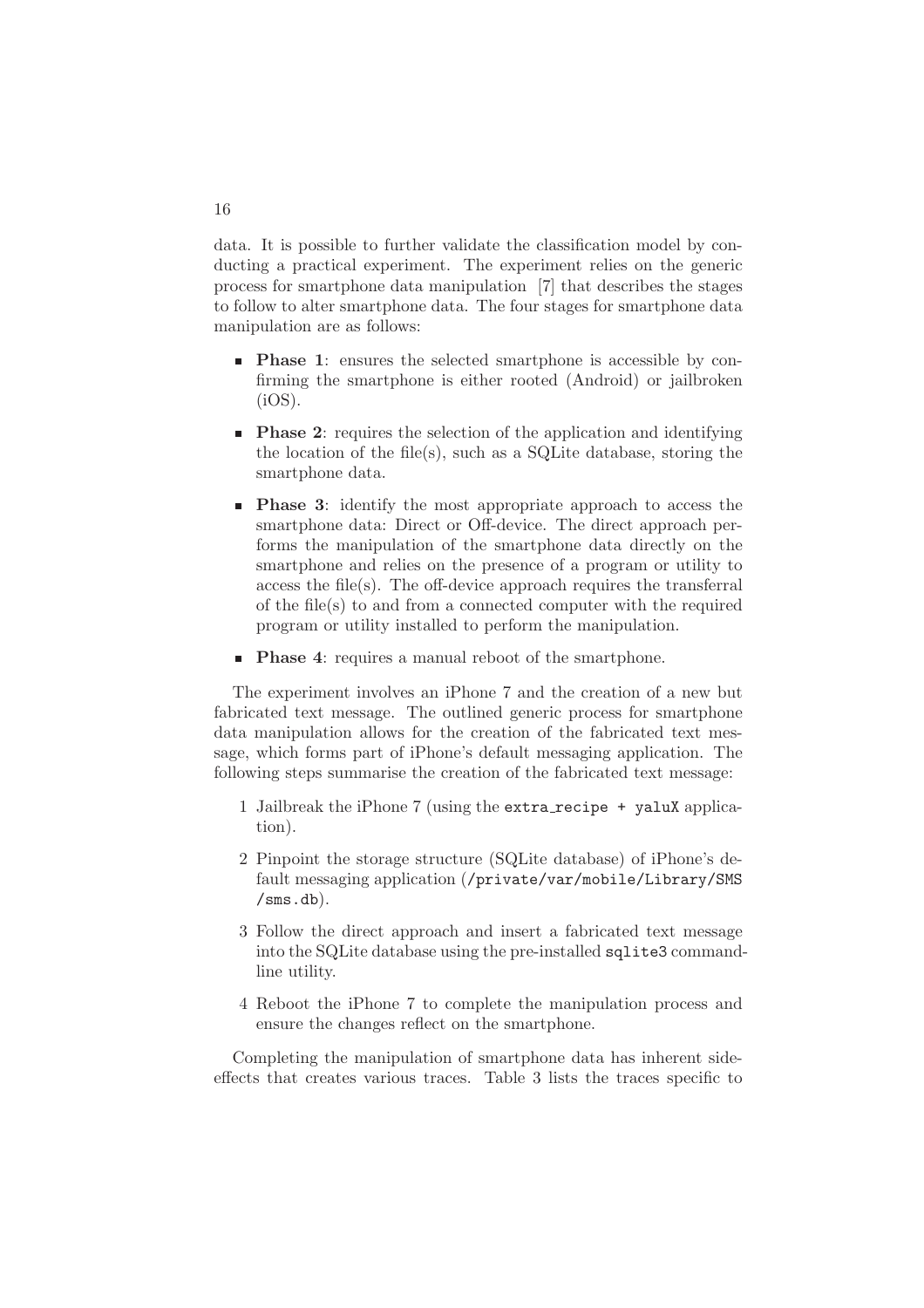*Table 3.* Traces created by the experiment.

|       | Trace No. Created Trace                                        |
|-------|----------------------------------------------------------------|
| $T_1$ | Automatic installation of the Cydia application.               |
| $T_2$ | Unavailability of OTA updates.                                 |
| $T_3$ | Discrepancy between WAL file and application usage timestamps. |
| $T_4$ | Usage of the sqlite3 program.                                  |
| $T_5$ | Presence of a clean WAL file.                                  |
| $T_6$ | The creation of entry in the reboot log file.                  |
| $T_7$ | Discrepancy in the mobile network provider records             |

this experiment. Jailbreaking the iPhone 7 causes the automatic installation of the Cydia application and prevents the availability of OTA updates. Again gaining access to the persistent data stored in the SQLite database following the direct approach but without accessing the application causes a discrepancy between the last modification timestamp of the SQLite database and the last usage timestamp of the application. The direct approach relies on the use of the sqlite3 program to acquire access to the persistent data, which causes a change to the last access timestamp associated with the program. This timestamp will also closely follow the last modification timestamp of the SQLite database. Accessing the SQLite database to manipulate the record will cause an immediate checkpoint to occur. Therefore, after closing the SQLite database, a clean and empty WAL is present on the iPhone 7. Finally, rebooting the iPhone 7 causes the creation of a new entry in the /var/mobile/logs/lockdownd.log reboot log. Although not present on the iPhone 7, creating the fabricated text message also causes discrepancies in the records captured by mobile network providers.

Using the traces collected in Table ?? as input makes it possible to evaluate the authenticity of the smartphone data using the SADAC tool. The outcome of the authenticity grading is expected to be either "low" or "unsatisfactory" due to the changes made to the iPhone 7 to include the fabricated text message. Further expected is a "high" completeness value since all assessment points were evaluated.

Figure 6 presents the authenticity classification of the evaluated smartphone data. The calculated authenticity classification confirms the assignment of an "low" authenticity grading. Furthermore, the authenticity classification also confirms a "high" completeness value, which is expected since the assessment points of all requirements were evaluated. The assigned authenticity classification aligns with the predicted outcome and confirms that the manipulation does indeed influence the au-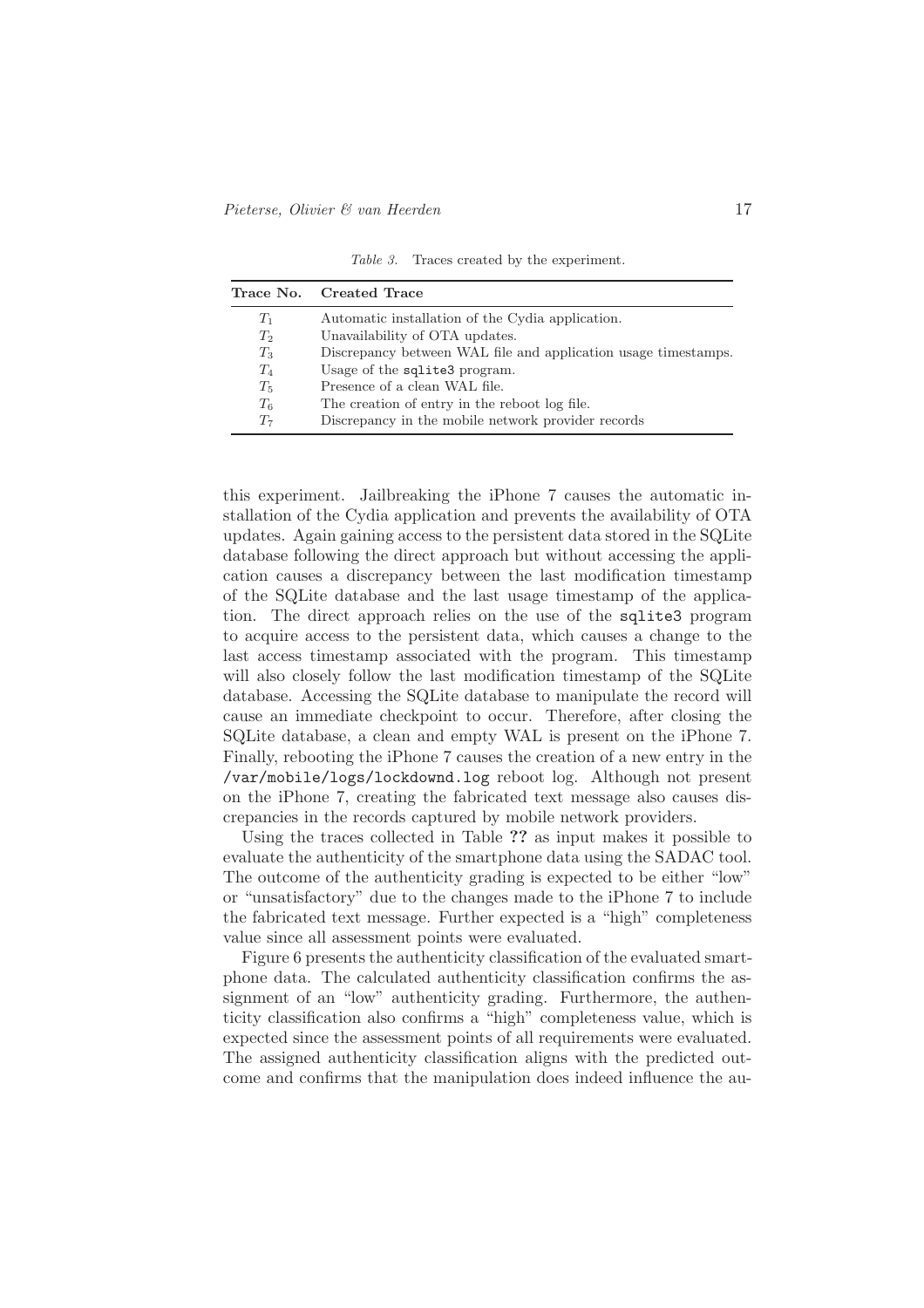

*Figure 6.* Outcome of the practical experiment.

thenticity of the data. The assignment of the authenticity classification concludes the evaluation of the iPhone 7 smartphone data.

### 5. Conclusions

Captured smartphone data provides digital forensic professionals with a well-defined snapshot of end-user events. The value of smartphone data as digital evidence emphasises the importance of confirming the authenticity of the data since such data can be compromised by anti-forensics, malware or users with malicious intent. The available smartphone data evaluation model describes how to review smartphone data but excludes any form of classification of the authenticity of the data. Therefore, the paper addressed this shortcoming by introducing a new classification model that serves to classify evaluated smartphone data using an ordered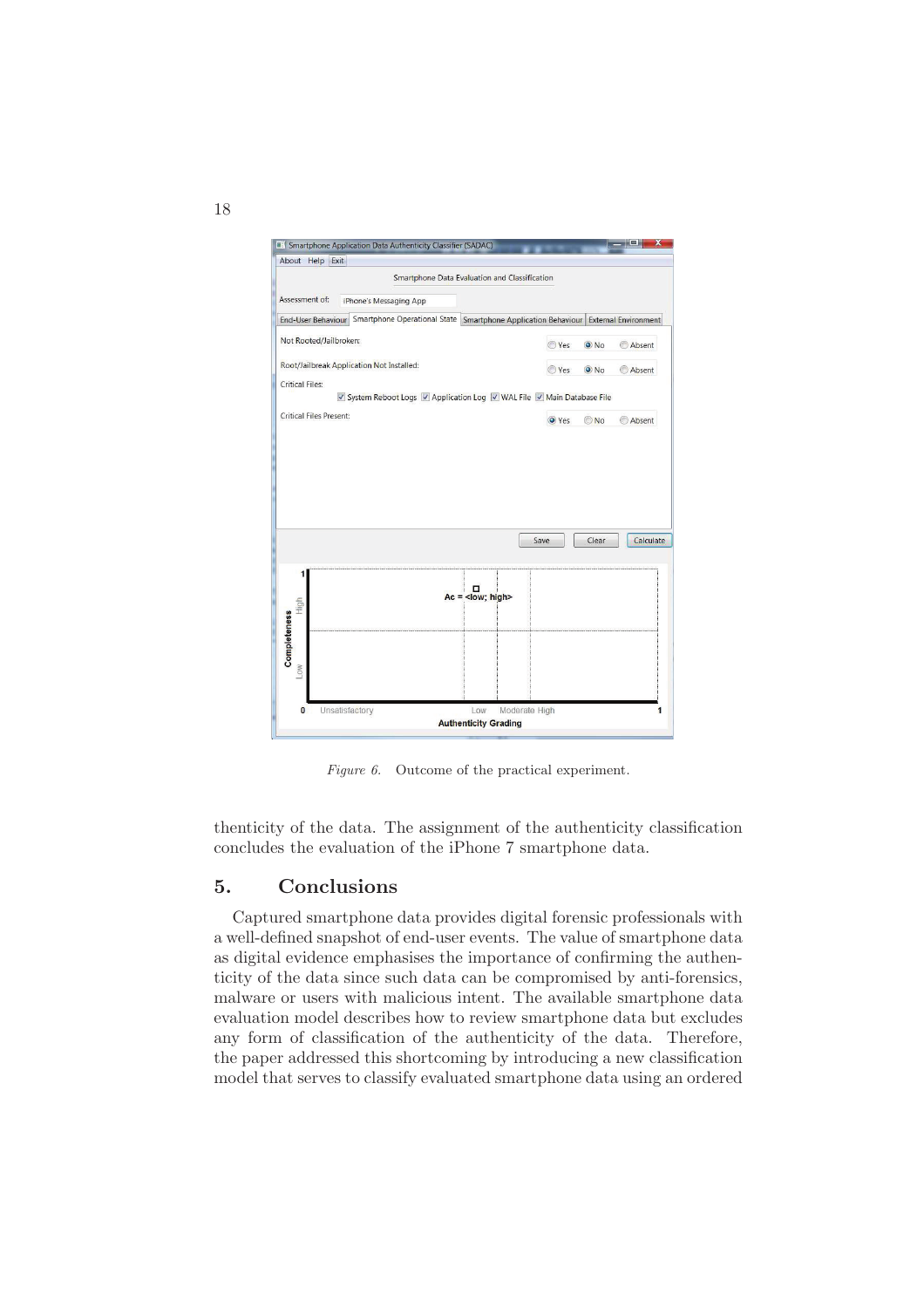pair of values. The authenticity classification describes the authenticity of the smartphone data using an appropriate grade and completeness value. The developed SADAC tool streamlines both the evaluation and classification of smartphone data. An experiment involving the fabrication of smartphone data demonstrated that the classification model provides significant investigatory assistance to digital forensic professionals. Collectively, the smartphone data evaluation and classification models enable digital forensic professionals to pinpoint and remove unreliable smartphone data before arriving at conclusions.

Demonstrated in this paper was the evaluation and classification of a single application's smartphone data. Future work can extend this research to focus on multiple smartphone applications and the ability to identify patterns among the smartphone data. Identification of particular patterns can either further promote or oppose the authenticity of a certain smartphone application's data.

#### References

- [1] G. Cecere, N. Corrocher and R.D. Battaglia, Innovation and competition in the smartphone industry: Is there a dominant design?, *Telecommunications Policy*, vol. 39 no. 3-4, pp. 162–175, 2015.
- [2] H. Pieterse, M. Olivier and R. van Heerden, Evaluating the Authenticity of Smartphone Evidence, *Advances in Digital Forensics XIII*, G. Peterson and S. Shenoi (Eds.), Springer, pp. 41–61, 2017.
- [3] P. Albano, A. Castiglione, G. Cattaneo, G. De Maio and A. De Santis, On the construction of a false alibi on the Android OS. *Third International Conference on Intelligent Networking and Collaborative Systems (INCoS)*, pp. 685–690, 2011.
- [4] M. Hannon, An increasingly important requirement: Authentication of digital evidence, *Journal of the Missouri Bar*, vol. 70, no. 6, pp. 314–323, 2014.
- [5] R. Harris Arriving at an anti-forensics consensus: Examining how to define and control the anti-forensics problem, *Digital Investigation*, vol. 3, pp. 44–49, 2006.
- [6] H. Pieterse, M. Olivier and R. van Heerden, Playing hide-and-seek: Detecting the manipulation of Android timestamps, *Information Security for South Africa (ISSA)*, pp. 1–8, 2015.
- [7] H. Pieterse, M. Olivier and R. van Heerden, Detecting Manipulated Smartphone Data on Android and iOS Devices, *Communications in Computer and Information Science*, H. Venter, M. Loock, M. Coetzee, M. Eloff and J. Eloff (Eds.), Springer, pp. 89–103, 2018.